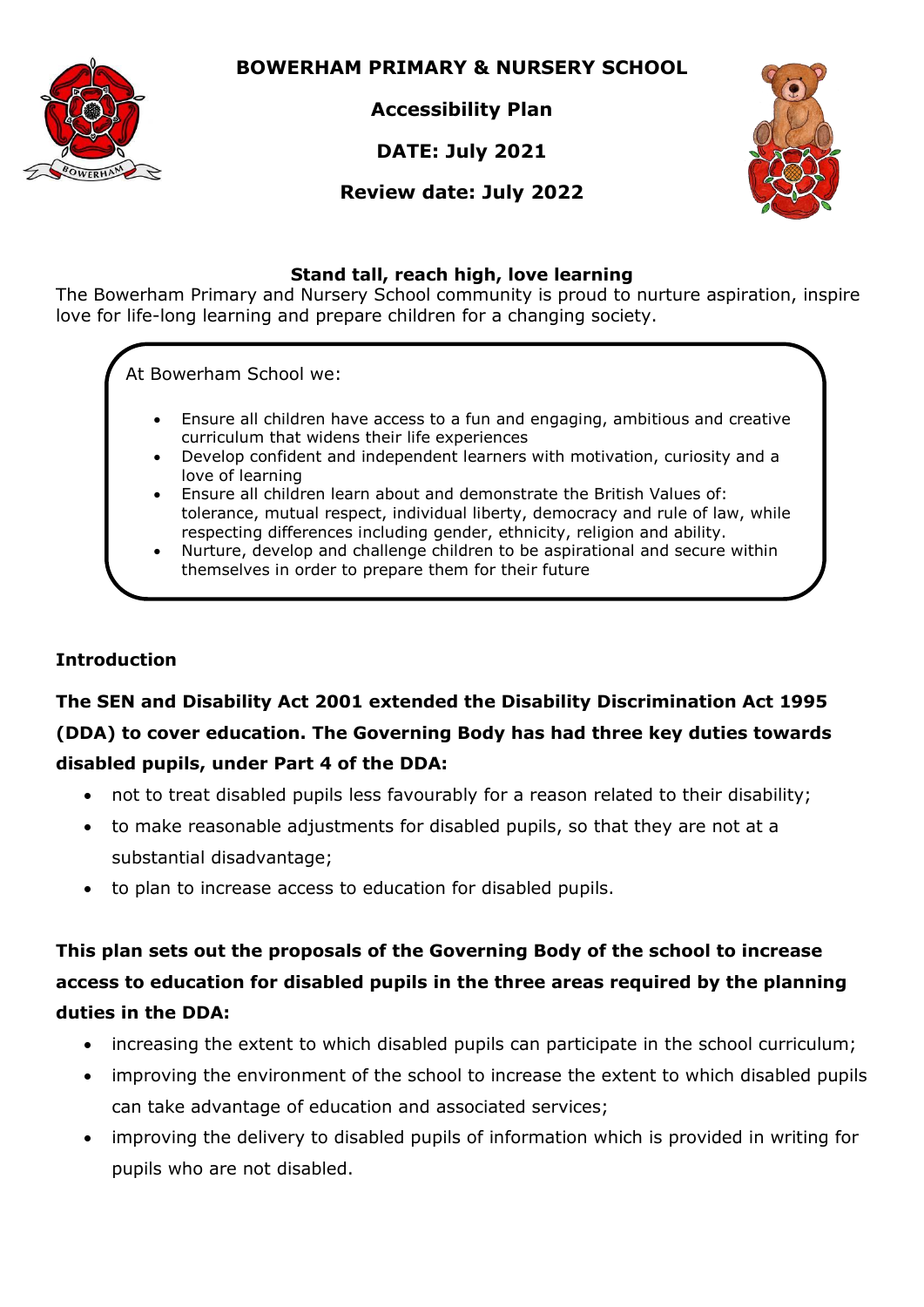### **It is a requirement that the school's accessibility plan is resourced, implemented**

#### **and reviewed and revised as necessary.**

#### **DEFINITION**

Disability is defined by the Disability Discrimination Act 1995 (DDA)**:** *A person has a disability if he or she has a physical or mental impairment that has a substantial and long-term adverse effect on his or her ability to carry out normal day to day activities.*

#### **KEY OBJECTIVE**

 To reduce and eliminate barriers to access to the curriculum and to full participation in the school community for pupils, prospective pupils, parents, governors and external workers with SEND.

The school is committed to ensuring equal treatment of all its employees, pupils and any others involved in the school community, with any form of disability and will ensure that disabled people are not treated less favourably in any procedures, practices and service delivery.

#### **PRINCIPLES**

- Compliance with the DDA is consistent with the school's aims and equal opportunities policy, and the operation of the school's SEND policy.
- The school recognises its duty under the DDA:
	- Not to discriminate against disabled pupils in their admissions and exclusions, and provision of education and associated services
	- Not to treat disabled pupils less favourably

- To take reasonable steps to avoid putting disabled pupils at a substantial disadvantage

- To publish an Accessibility Plan
- The School will:
	- Recognise and value parents' knowledge of their child's disability and its effect on his/her ability to carry out normal activities, and respects the parents' and child's right to confidentiality
	- Provide all pupils with a broad and balanced curriculum, differentiated and adiusted to meet the needs of individual pupils and their preferred learning styles. This curriculum endorses the key principles in the National Curriculum 2000 framework, which underpin the development of a more inclusive curriculum by:
		- **Setting suitable learning challenges**
		- **Responding to pupils' diverse learning needs**
		- Overcoming potential barriers to learning and assessment for individuals and groups of pupils

### **ACTIVITIES**

#### **Education and Related Activities**

The school will continue to seek and follow the advice of the LEA services and outside agencies such as specialist teacher advisers, SEND consultants, and appropriate health professionals.

#### **Physical Environment**

The school will take account of the needs of pupils and visitors with physical difficulties and sensory impairments when planning and undertaking future improvements and refurbishments of the site and premises, such as improved access, lighting, acoustic treatment and colour schemes, and more accessible facilities and fittings.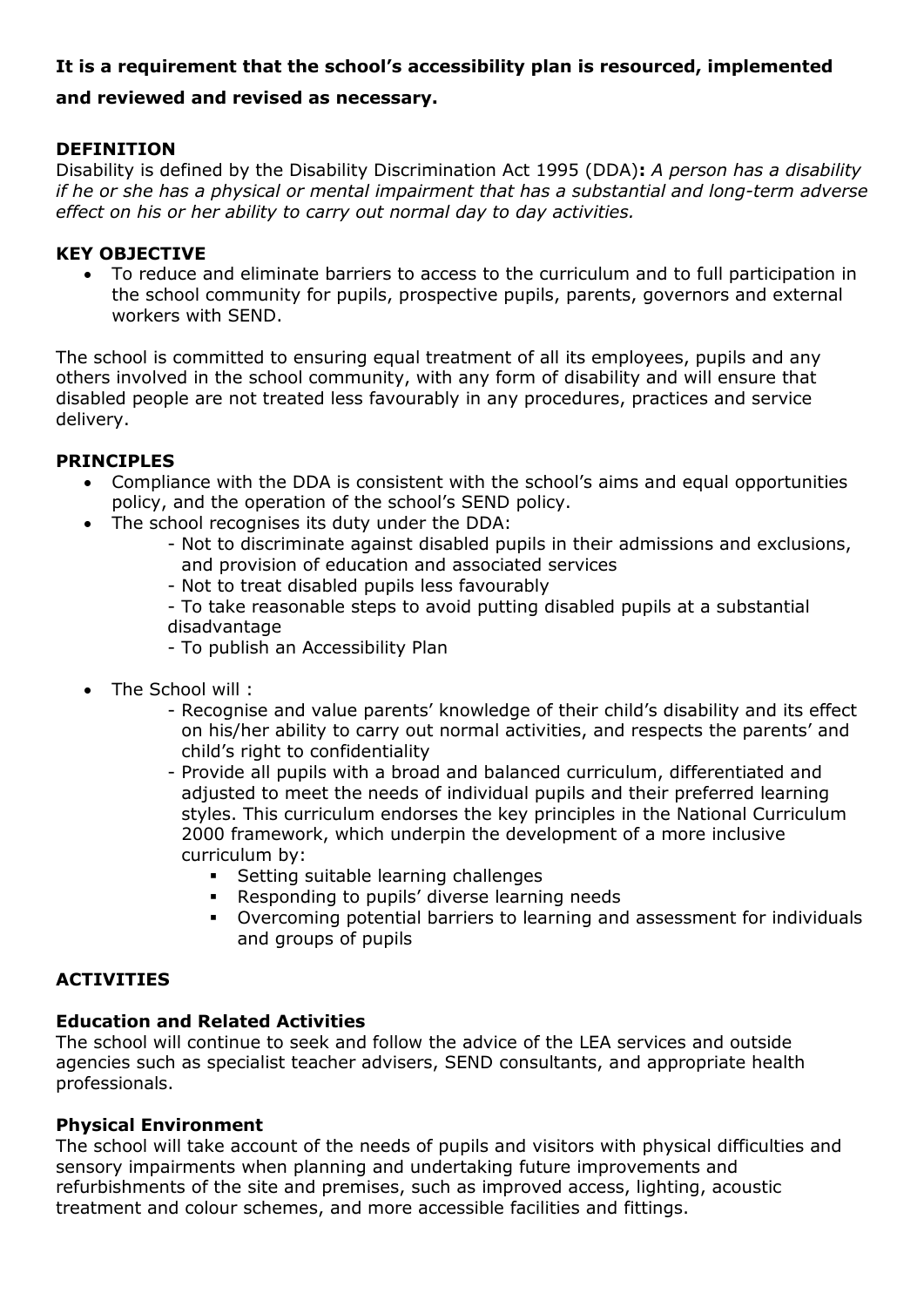### **Provision of Information**

The school will make itself aware of local services, including those provided through the LEA, for providing information in alternative formats when required or requested.

The school accessibility plan will, where appropriate be co-ordinated with the local authority accessibility plan, social services and relevant health agencies. The Governing Body takes responsibility for the school accessibility plan

- The Accessibility plan will be reviewed and revised annually by the SLT and the Governing Body
- Success criteria include: completion of planned activities, satisfactory measurement of the effectiveness of activities and reductions in any complaints about accessibility in the school
- The review will use the school provision mapping system, children's individual access plans, outcome of data set monitoring, and the priorities in the School Improvement Plan.
- The Access plan will be available to all children, staff, and parents to contribute to the review process at any time.

Bowerham Primary and Nursery School's Accessibility plan has been written after analysis of pupil, parents and staff data and questionnaires and monitoring procedures that evaluate:

- Teaching, Learning and Assessment;
- The School Environment;
- Extended Learning Opportunities;
- Staff development and Recruitment;
- Partnerships with Families and the Wider Community;
- Links with other agencies or clubs.

By evaluating access of all members of the school community to these key aspects of Bowerham Primary School, we ensure that our Equality Duty- Equality of Opportunity is met in addition to that of the SEN and Disability Act 2001.

This plan outlines the commitment of the staff, pupils and governors of Bowerham Primary and Nursery school to ensure that all aspects of our school are accessible to all members of the school community.

The members of our school community include:

- Pupils,
- Staff,
- Parents/carers,
- The governing body,
- Multi-agency staff linked to the school,
- Visitors to school,
- Students on placement.

#### **LINKED POLICIES**

The Accessibility Plan will contribute to the review and revision of related school policies:

- School Mission and Aims
- School Development Plan
- Asset Management Plan
- Health and Safety Policy
- SEND Policy/ Report
- Anti-bullying
- Educational Visits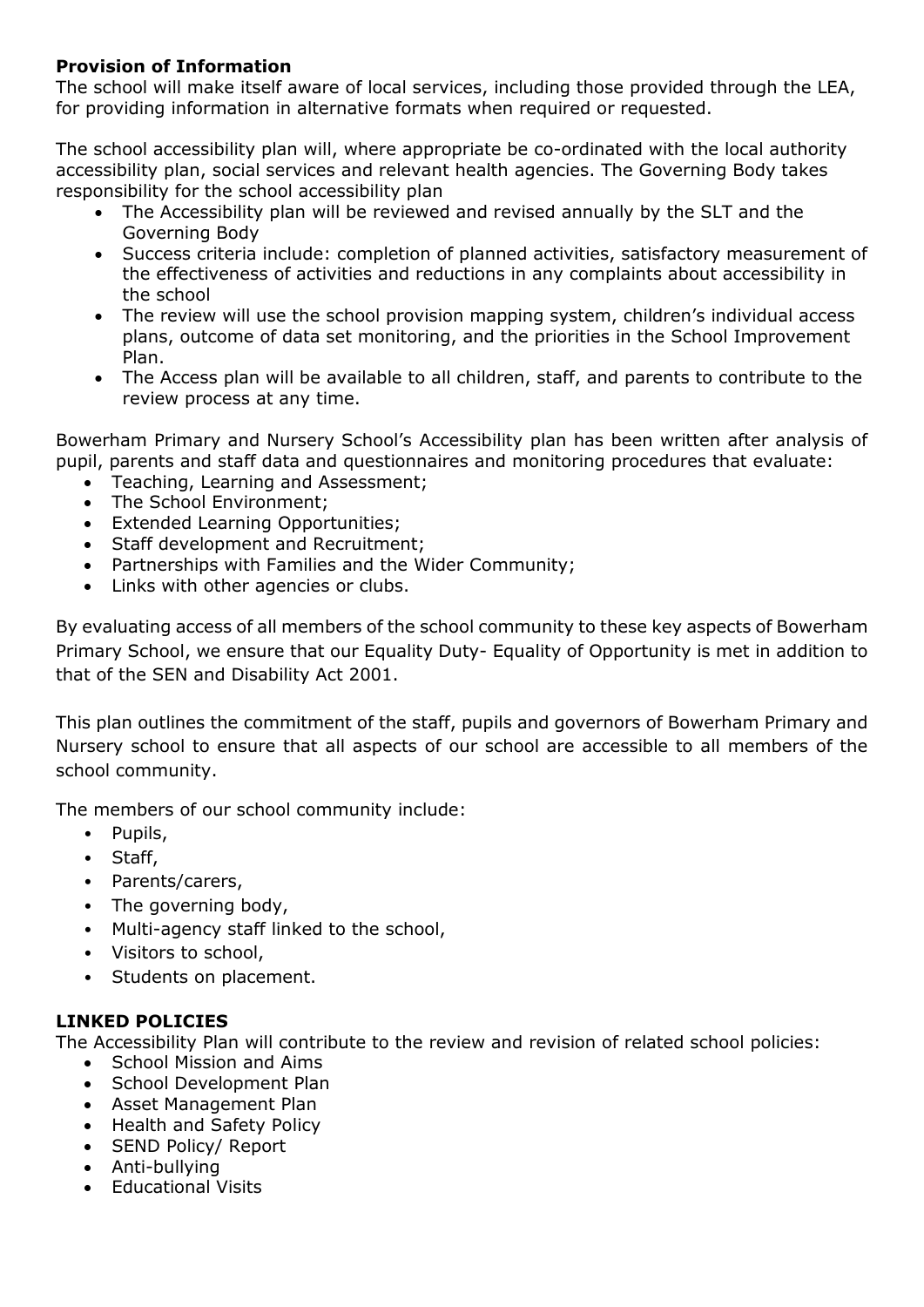# **Accessibility plan 21-22**

| Group<br><b>Affected</b> | <b>Issue</b>                                              | <b>Targets</b>                                                                                                                                                            | <b>Strategies</b>                                                                                                                                                                                                                                                                                                                                                                                                               | <b>Outcome</b>                                                                                                                                   | <b>Timeframe</b>  | <b>Goals achieved</b> |
|--------------------------|-----------------------------------------------------------|---------------------------------------------------------------------------------------------------------------------------------------------------------------------------|---------------------------------------------------------------------------------------------------------------------------------------------------------------------------------------------------------------------------------------------------------------------------------------------------------------------------------------------------------------------------------------------------------------------------------|--------------------------------------------------------------------------------------------------------------------------------------------------|-------------------|-----------------------|
| Pupils,<br>Parents.      | Access to<br>blending<br>learning<br>approach for<br>all. | To ensure that<br>children with SEND<br>and disadvantaged<br>children have<br>access to digital<br>facilities to<br>eliminate the<br>digital divide in<br>their learning. | Allocation of<br>digital devices to<br>all children that<br>need one based<br>on the digital<br>device analysis.<br>Regular and<br>proactive<br>communication<br>with pupils and<br>parents regarding<br>the use of<br>Showbie, Tapestry<br>and home<br>learning activities.<br>Individual<br>Learning Plans to<br>available through<br>Showbie.<br>Access to extra<br>tuition and<br>support for<br>disadvantaged<br>children. | SEND and<br>disadvantage<br>children will access<br>digital learning, as<br>set out by school,<br>equally or more<br>than their<br>counterparts. | September<br>2021 |                       |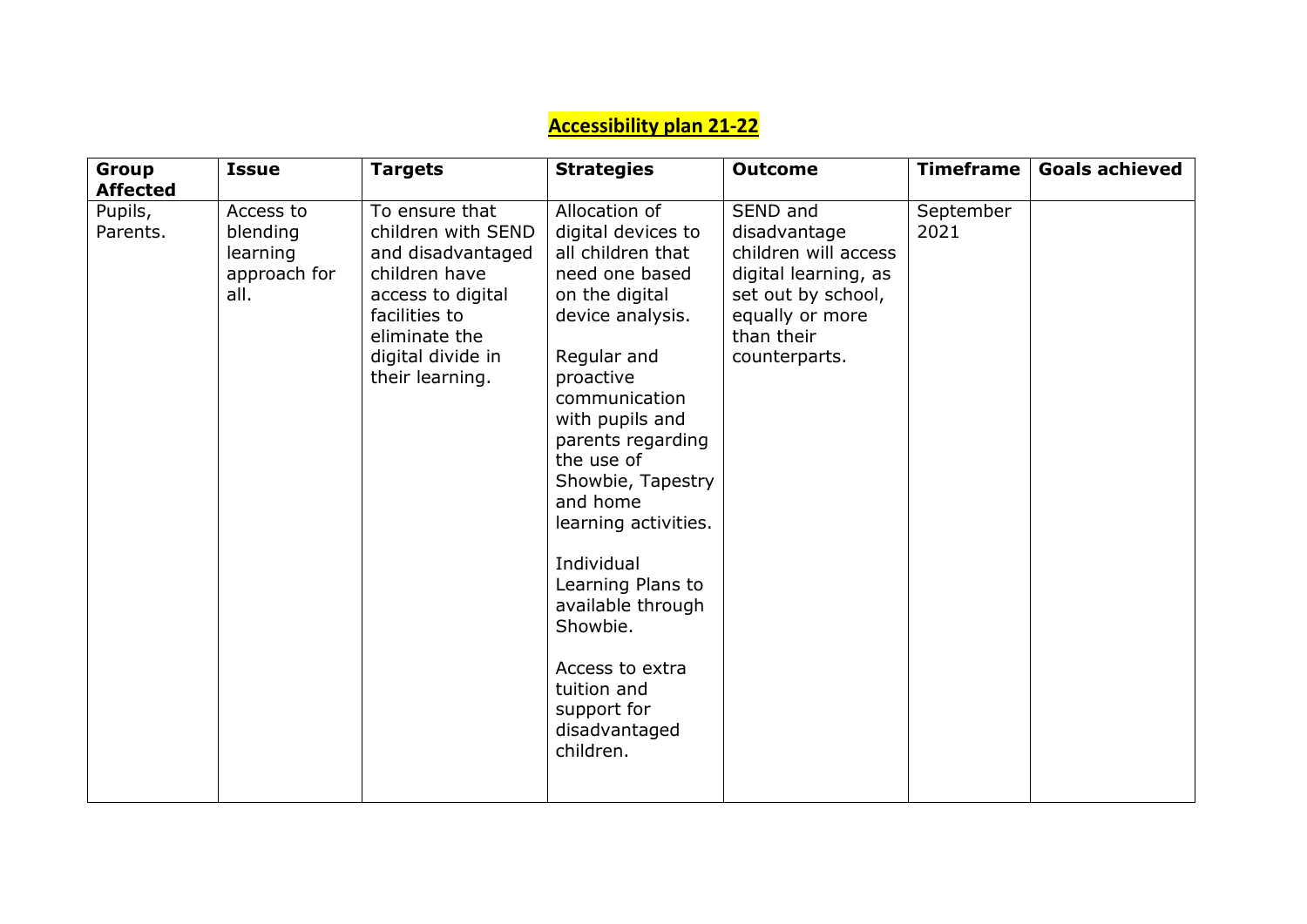| Fitness of all<br>children. | To ensure that at<br>Positive selection<br>of children with a<br>least 80% of the<br>SEND and<br>SEND need or<br>disadvantaged<br>disadvantaged<br>children for sports<br>register take part<br>clubs.<br>in extra sports<br>activities- after<br>Daily physical<br>school club,<br>fitness for all.<br>external couaches,<br>lunchtime clubs.<br>Sports kits to be<br>funded for<br>families in need. | Inclusion of SEND<br>and disadvantaged<br>children at clubs<br>will increase.<br>Gaining of<br>Inclusion mark and<br>consistent with the<br>Gold Games<br>Award. | April 2022 |  |
|-----------------------------|--------------------------------------------------------------------------------------------------------------------------------------------------------------------------------------------------------------------------------------------------------------------------------------------------------------------------------------------------------------------------------------------------------|------------------------------------------------------------------------------------------------------------------------------------------------------------------|------------|--|
|-----------------------------|--------------------------------------------------------------------------------------------------------------------------------------------------------------------------------------------------------------------------------------------------------------------------------------------------------------------------------------------------------------------------------------------------------|------------------------------------------------------------------------------------------------------------------------------------------------------------------|------------|--|

# **Accessibility Plan 2020-2021**

| <b>Group</b><br><b>Affected</b> | <b>Issue</b>   | <b>Targets</b>      | <b>Strategies</b>  | Outcome            |           | Timeframe   Goals achieved |
|---------------------------------|----------------|---------------------|--------------------|--------------------|-----------|----------------------------|
| Pupils,                         | Access to      | To ensure efficient | All communication  | Our parents        | September | All outcomes               |
| Parents.                        | learning       | and effective       | to be sent through | understand what is | 2021      | achieved.                  |
|                                 | throughout the | communication       | Parent App and     | happening in       |           |                            |
|                                 | <b>COVID</b>   | methods for all.    | shared on all      | school, feel       |           | Families of no             |
|                                 | response.      |                     | social media       | informed and can   |           | engagement have            |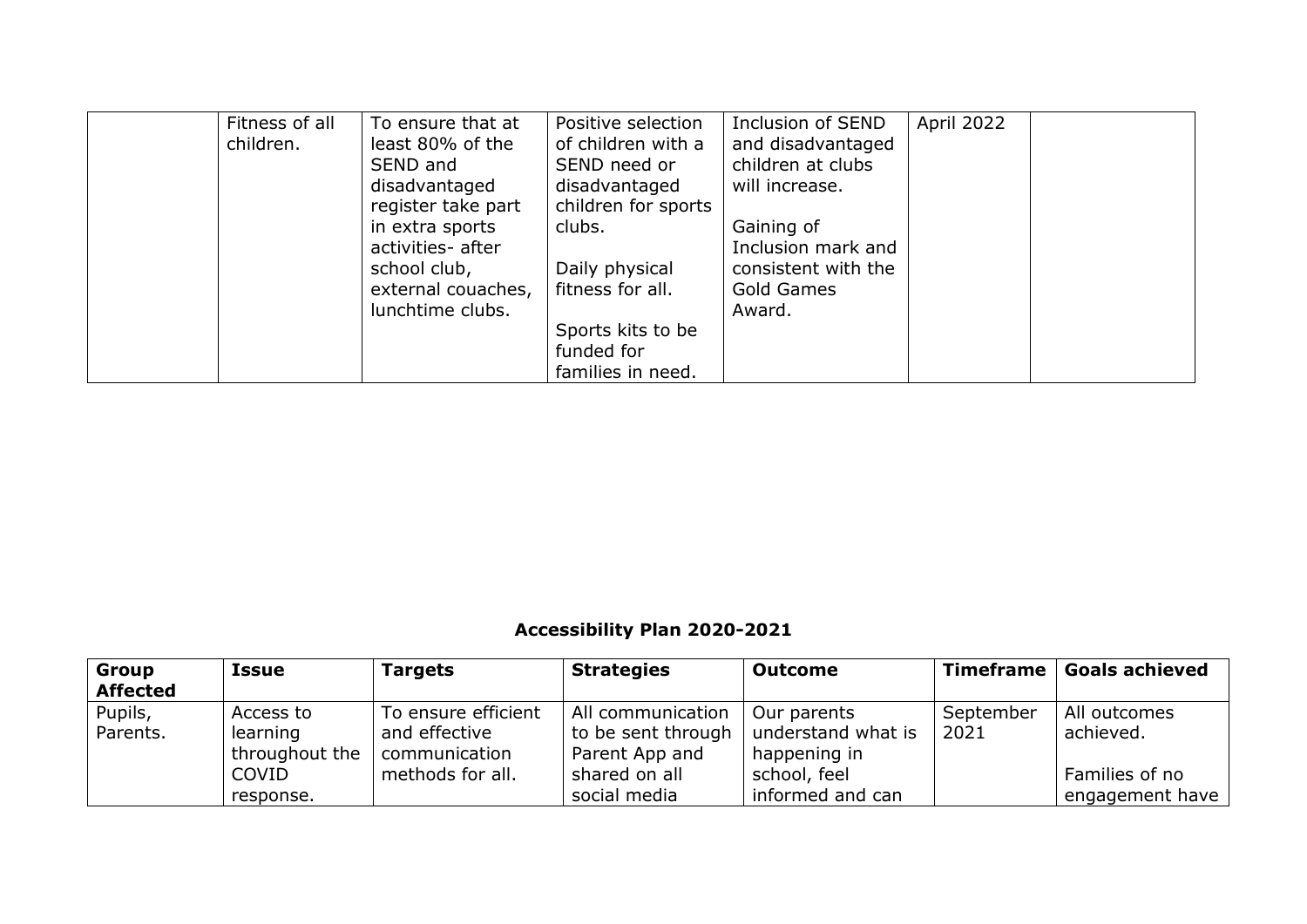| Access to           |                     | platforms and in    | support their       | been highlighted  |
|---------------------|---------------------|---------------------|---------------------|-------------------|
| information         |                     | Communication       | children with their | and staff have    |
| throughout          |                     | books.              | learning.           | worked to ensure  |
| COVID <sub>19</sub> |                     | Use of the You      |                     | some              |
| response.           |                     | Tube channel to     |                     | engagement with   |
|                     |                     | film updates and    |                     | home learning.    |
|                     |                     | events for parents  |                     | All families that |
|                     |                     | to watch.           |                     | have not had      |
|                     |                     | Ensure information  |                     | access to devices |
|                     |                     | on the website is   |                     | have received     |
|                     |                     | current at all      |                     | them.             |
|                     |                     | times.              |                     |                   |
|                     |                     |                     |                     | Please also see   |
|                     | To provide access   | TEAMS, Tapestry     | Online learning and | Main School SIP   |
|                     | to online learning  | and Showbie to be   | platforms will be   | evaluation to     |
|                     | for all pupils.     | used within class   | used as part of     | show further      |
|                     |                     | as part of teaching | teaching,           | goals achieved.   |
|                     |                     | and for homework.   | assessment and      |                   |
|                     |                     | Training to be      | feedback.           |                   |
|                     |                     | provided for        |                     |                   |
|                     |                     | teachers, parents   |                     |                   |
|                     |                     | and children.       |                     |                   |
|                     |                     | Access to digital   |                     |                   |
|                     | To provide access   | resources-          | Wider support to    |                   |
|                     | to external         | laptops, etc.       | continue to support |                   |
|                     | agencies for        |                     | families to support |                   |
|                     | children and family | Online access to    | children.           |                   |
|                     | support.            | be developed with   |                     |                   |
|                     |                     | multi agencies      |                     |                   |
|                     |                     | through Zoom,       |                     |                   |
|                     |                     | Teams and Skype.    |                     |                   |
|                     |                     | All meetings to be  |                     |                   |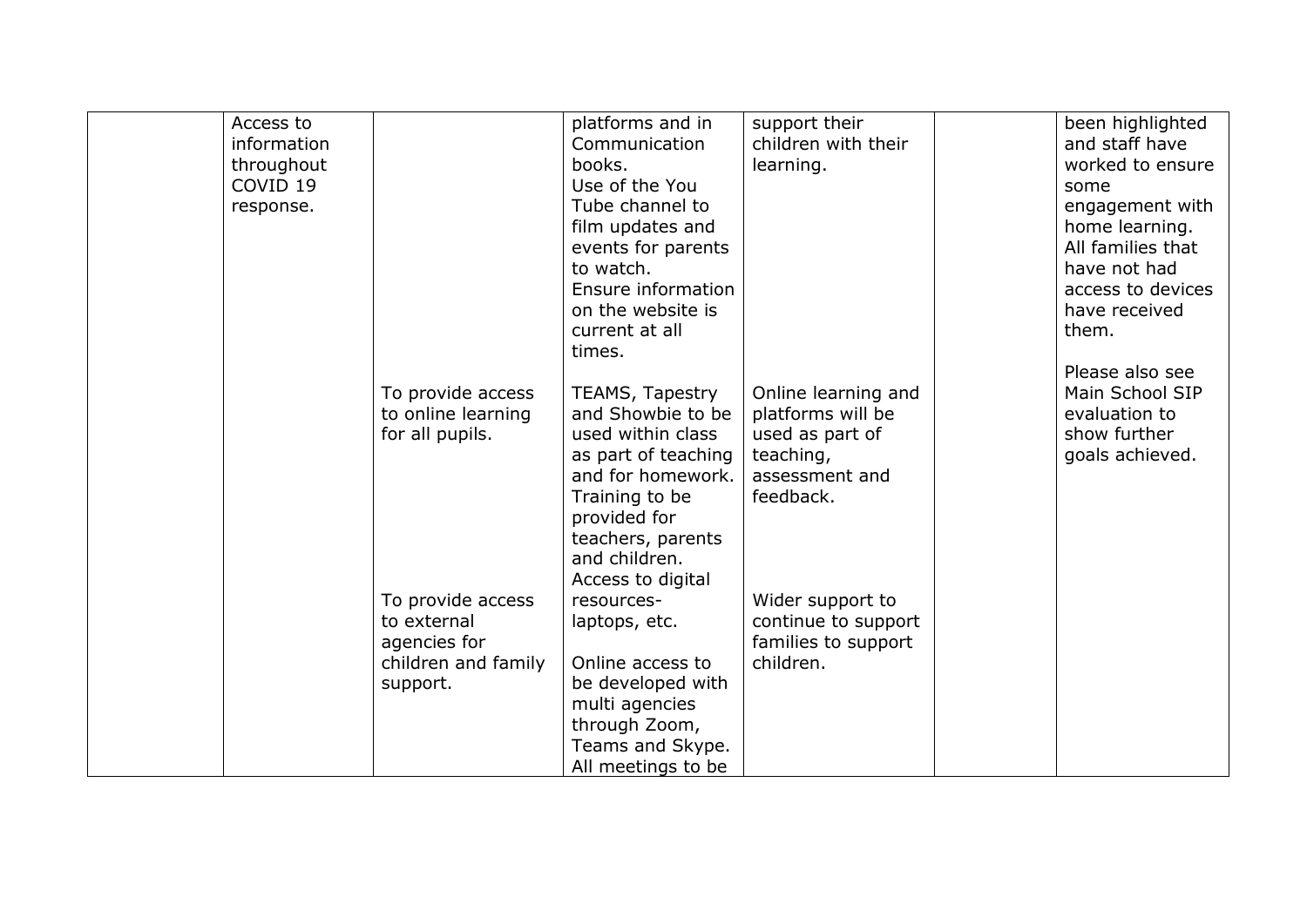|  | held, where<br>possible, virtually. |  |  |
|--|-------------------------------------|--|--|
|  |                                     |  |  |

# **Accessibility Plan 2018-20**

| Group<br>Affected                                  | Issue                                                   | <b>Targets</b>                                                                                  | <b>Strategies</b>                                                                                                                                                                                                                      | <b>Outcome</b>                                                                                                                                                                                                                                                  | Timeframe | <b>Goals achieved</b>                                                                                                                                                                                                                                                                                                                                                                      |
|----------------------------------------------------|---------------------------------------------------------|-------------------------------------------------------------------------------------------------|----------------------------------------------------------------------------------------------------------------------------------------------------------------------------------------------------------------------------------------|-----------------------------------------------------------------------------------------------------------------------------------------------------------------------------------------------------------------------------------------------------------------|-----------|--------------------------------------------------------------------------------------------------------------------------------------------------------------------------------------------------------------------------------------------------------------------------------------------------------------------------------------------------------------------------------------------|
| Parents,<br><b>External</b><br>Groups,<br>Lettings | <b>Access to</b><br>toilets from<br>the bottom<br>hall. | To ensure that<br>people have access<br>to a toilet facilities<br>when using the<br>lower hall. | Resource, finance<br>and build an<br>external toilet<br>facility that can be<br>accessed from the<br>lower hall that is<br>accessible for<br>wheel chair users,<br>without having to<br>go out of the<br>building and into<br>nursery. | External lettings or<br>events in the lower<br>hall will not impact<br>on the running of<br>Nursery and<br>Reception.<br>People will also<br>have easier access<br>to toilets.<br>The lower hall can<br>be let as an<br>independent unit to<br>external groups. | Jan 2020  | The lower hall is<br>now fully<br>accessible with<br>ground floor<br>toilets. The toilets<br>are wheel chair<br>accessible. In<br>addition to this<br>work, the nursery<br>kitchen has also<br>been altered to<br>make the nursery<br>kitchen facilities<br>accessible for<br>children to do<br>baking and we<br>have created a<br>path from the hall<br>to the Reception<br>playground to |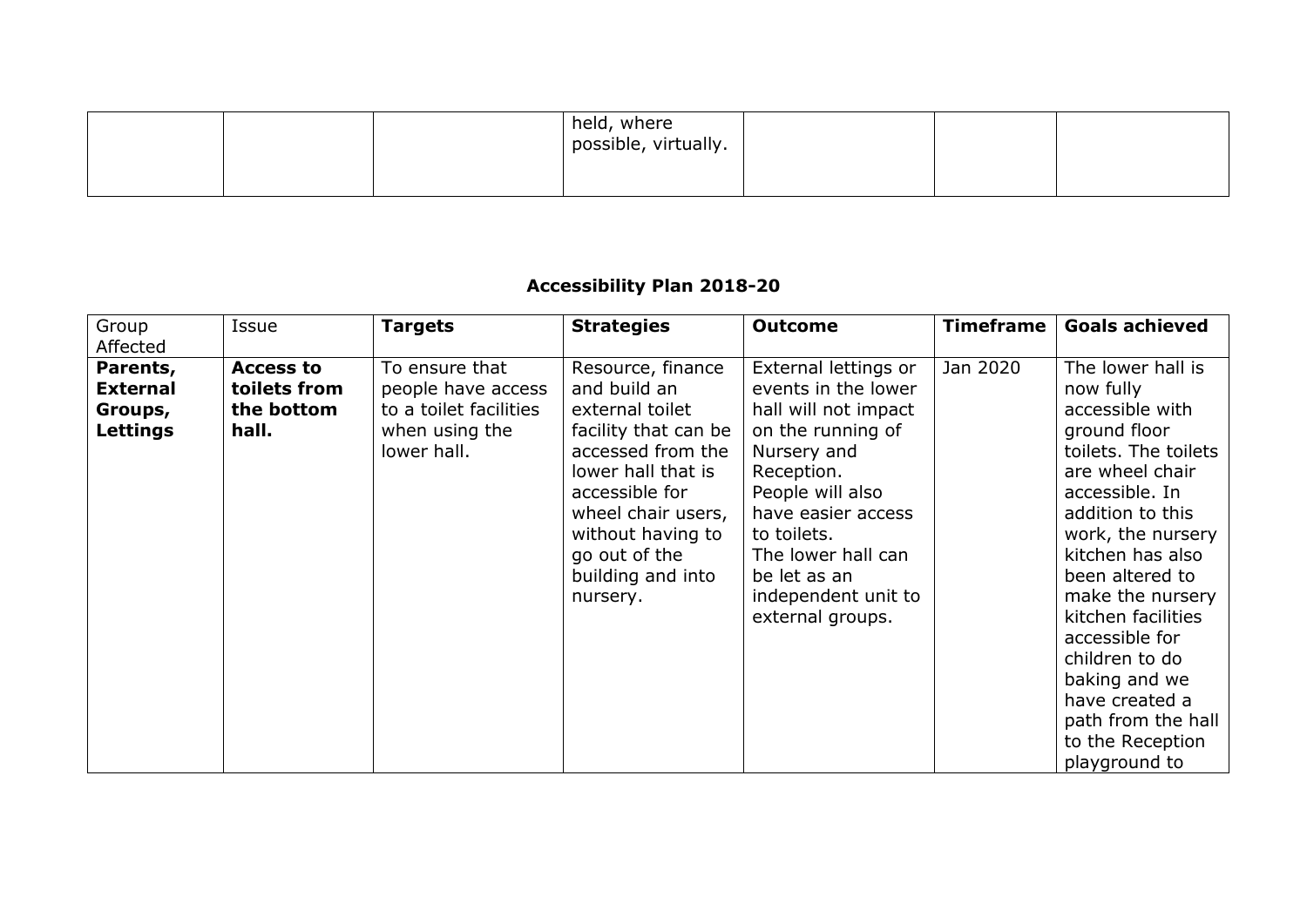|  |  |  | $\sqrt{\frac{1}{1}}$ ensure access to |
|--|--|--|---------------------------------------|
|  |  |  |                                       |
|  |  |  |                                       |
|  |  |  |                                       |
|  |  |  |                                       |
|  |  |  |                                       |
|  |  |  |                                       |

# **Appendix 1- Accessibility Plan evaluation 2017-19**

| Group    | Issue | Targets | <b>Strategies</b> | <b>Outcome</b> | Timeframe   Goals achieved |
|----------|-------|---------|-------------------|----------------|----------------------------|
| Affected |       |         |                   |                |                            |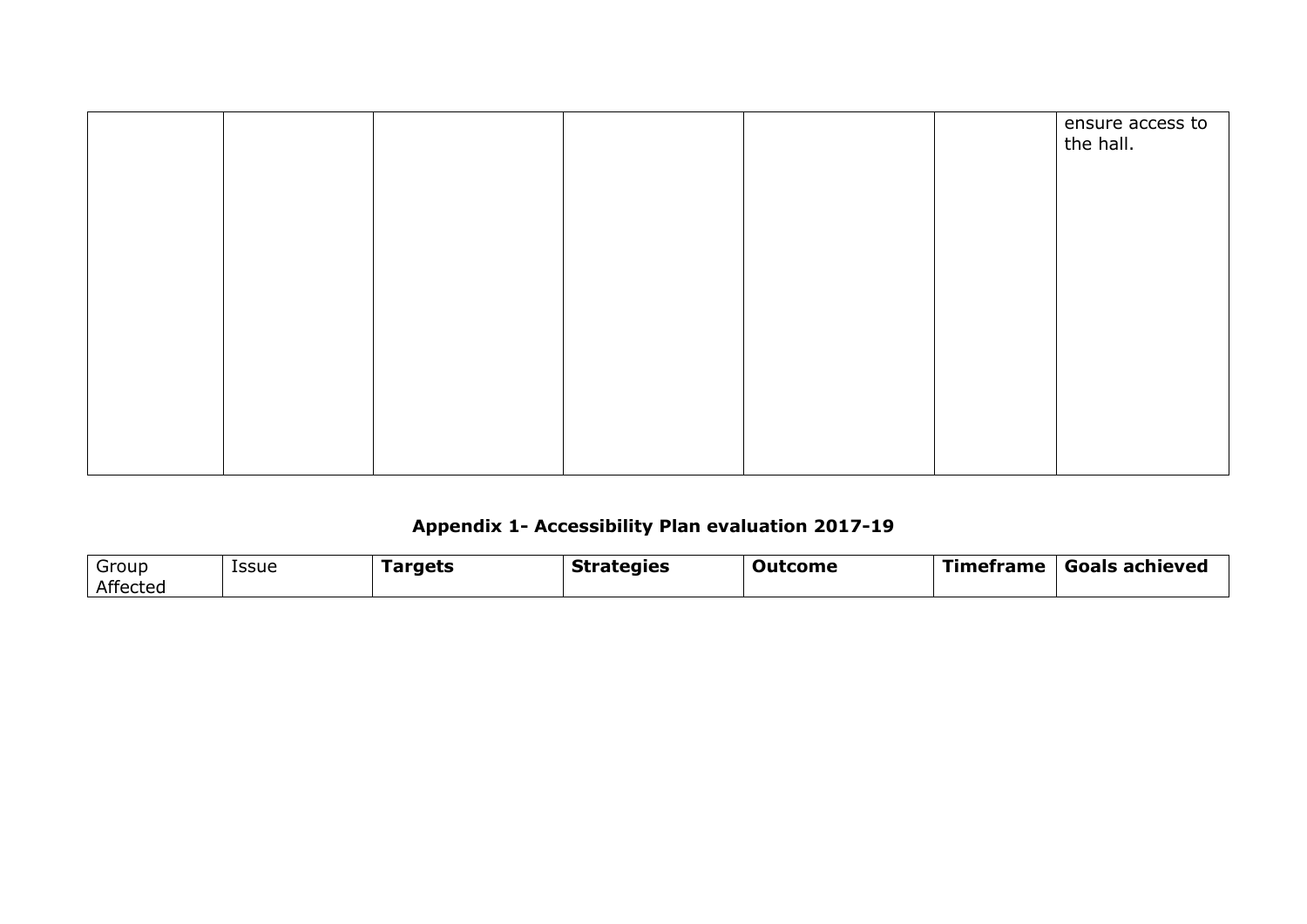| <b>Parents</b> | <b>Access to</b><br>workshops<br>and<br>meetings. | To ensure that<br>parents with or of<br>children with SEND<br>and EAL have<br>access to a range of<br>events.                      | Map out<br>workshops/<br>parents evenings<br>on a range of days<br>and for different<br>times.<br>Make information<br>available from<br>these workshops<br>on the school<br>website. | Parents will have a<br>clear understanding<br>of what is<br>happening in their<br>child's year group. | Jan 17  | All information is<br>now available on<br>the website.<br>A new website<br>has been created<br>that can translate<br>all aspects into<br>various languages<br>for our parents<br>and children to<br>access.                                                                                                                                                                            |
|----------------|---------------------------------------------------|------------------------------------------------------------------------------------------------------------------------------------|--------------------------------------------------------------------------------------------------------------------------------------------------------------------------------------|-------------------------------------------------------------------------------------------------------|---------|----------------------------------------------------------------------------------------------------------------------------------------------------------------------------------------------------------------------------------------------------------------------------------------------------------------------------------------------------------------------------------------|
| <b>Parents</b> | <b>Curriculum</b><br><b>Access</b>                | To ensure parents<br>with SEND or of<br>children with SEND<br>have a clear<br>understanding of<br>what their child is<br>learning. | Provide parents<br>with regular<br>curriculum<br>updates.<br>Ensure all<br>information is up<br>to date on the<br>school website.                                                    | Parents are aware<br>of the key learning<br>for their child.                                          | Jan '17 | Termly curriculum<br>trackers have<br>been developed<br>in line with<br>parental feedback<br>to ensure parents<br>have an<br>understanding of<br>their child's<br>progress.<br>Half termly<br>curriculum<br>updates are sent<br>out to parents<br>and publicised on<br>the website to<br>increase parental<br>awareness of<br>what their child is<br>learning about<br>and developing. |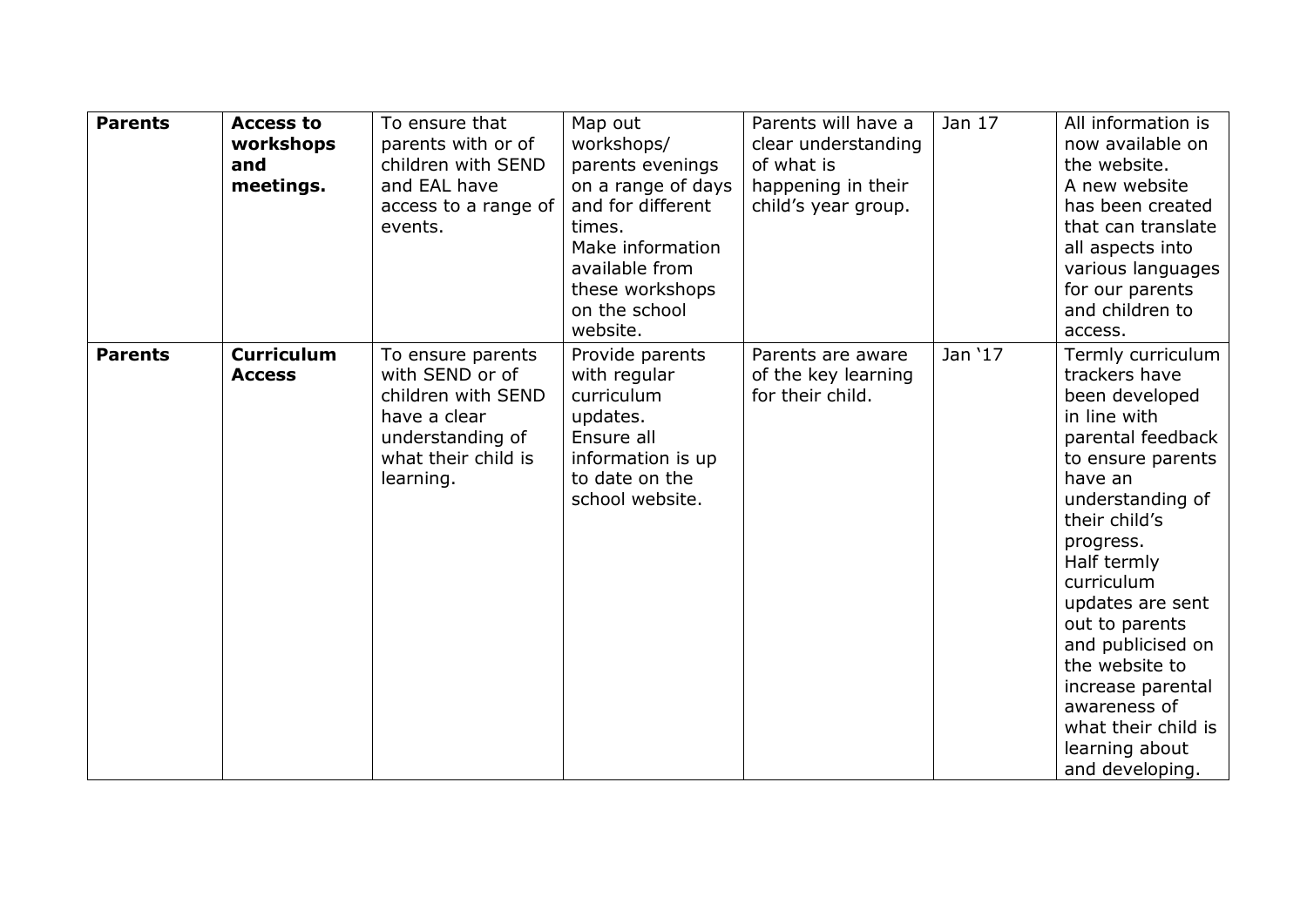| a voice within<br>with weekly<br>councils have<br>council and<br>school about the<br>opportunities to<br>curriculum.<br>been set up and<br>development of<br>feedback to their<br>have an active<br>school and its<br>school councillors.<br>voice within<br>curriculum.<br>school. SEND<br>Ensure curriculum<br>children are<br>reviews are<br>represented on<br>carried out by an<br>these councils.<br>independent | <b>All Pupils</b> | <b>Pupil Voice</b> | That all pupils have | Provide pupils with | A pupil led school | Jul 17 | Various school |  |
|-----------------------------------------------------------------------------------------------------------------------------------------------------------------------------------------------------------------------------------------------------------------------------------------------------------------------------------------------------------------------------------------------------------------------|-------------------|--------------------|----------------------|---------------------|--------------------|--------|----------------|--|
|                                                                                                                                                                                                                                                                                                                                                                                                                       |                   |                    |                      |                     |                    |        |                |  |
|                                                                                                                                                                                                                                                                                                                                                                                                                       |                   |                    |                      |                     |                    |        |                |  |
|                                                                                                                                                                                                                                                                                                                                                                                                                       |                   |                    |                      |                     |                    |        |                |  |
|                                                                                                                                                                                                                                                                                                                                                                                                                       |                   |                    |                      |                     |                    |        |                |  |
|                                                                                                                                                                                                                                                                                                                                                                                                                       |                   |                    |                      |                     |                    |        |                |  |
|                                                                                                                                                                                                                                                                                                                                                                                                                       |                   |                    |                      |                     |                    |        |                |  |
|                                                                                                                                                                                                                                                                                                                                                                                                                       |                   |                    |                      |                     |                    |        |                |  |
|                                                                                                                                                                                                                                                                                                                                                                                                                       |                   |                    |                      |                     |                    |        |                |  |
|                                                                                                                                                                                                                                                                                                                                                                                                                       |                   |                    |                      | member of staff     |                    |        | Curriculum     |  |
| (not involved in<br>reviews are part                                                                                                                                                                                                                                                                                                                                                                                  |                   |                    |                      |                     |                    |        |                |  |
| of the half termly<br>the year group).                                                                                                                                                                                                                                                                                                                                                                                |                   |                    |                      |                     |                    |        |                |  |
| calendar for                                                                                                                                                                                                                                                                                                                                                                                                          |                   |                    |                      |                     |                    |        |                |  |
| every class. In                                                                                                                                                                                                                                                                                                                                                                                                       |                   |                    |                      |                     |                    |        |                |  |
| addition to these,                                                                                                                                                                                                                                                                                                                                                                                                    |                   |                    |                      |                     |                    |        |                |  |
| there is a pupil                                                                                                                                                                                                                                                                                                                                                                                                      |                   |                    |                      |                     |                    |        |                |  |
| senior leadership                                                                                                                                                                                                                                                                                                                                                                                                     |                   |                    |                      |                     |                    |        |                |  |
| team that lead                                                                                                                                                                                                                                                                                                                                                                                                        |                   |                    |                      |                     |                    |        |                |  |
| the councils and                                                                                                                                                                                                                                                                                                                                                                                                      |                   |                    |                      |                     |                    |        |                |  |
| initiatives in                                                                                                                                                                                                                                                                                                                                                                                                        |                   |                    |                      |                     |                    |        |                |  |
| school. (See Pupil                                                                                                                                                                                                                                                                                                                                                                                                    |                   |                    |                      |                     |                    |        |                |  |
| Voice report)                                                                                                                                                                                                                                                                                                                                                                                                         |                   |                    |                      |                     |                    |        |                |  |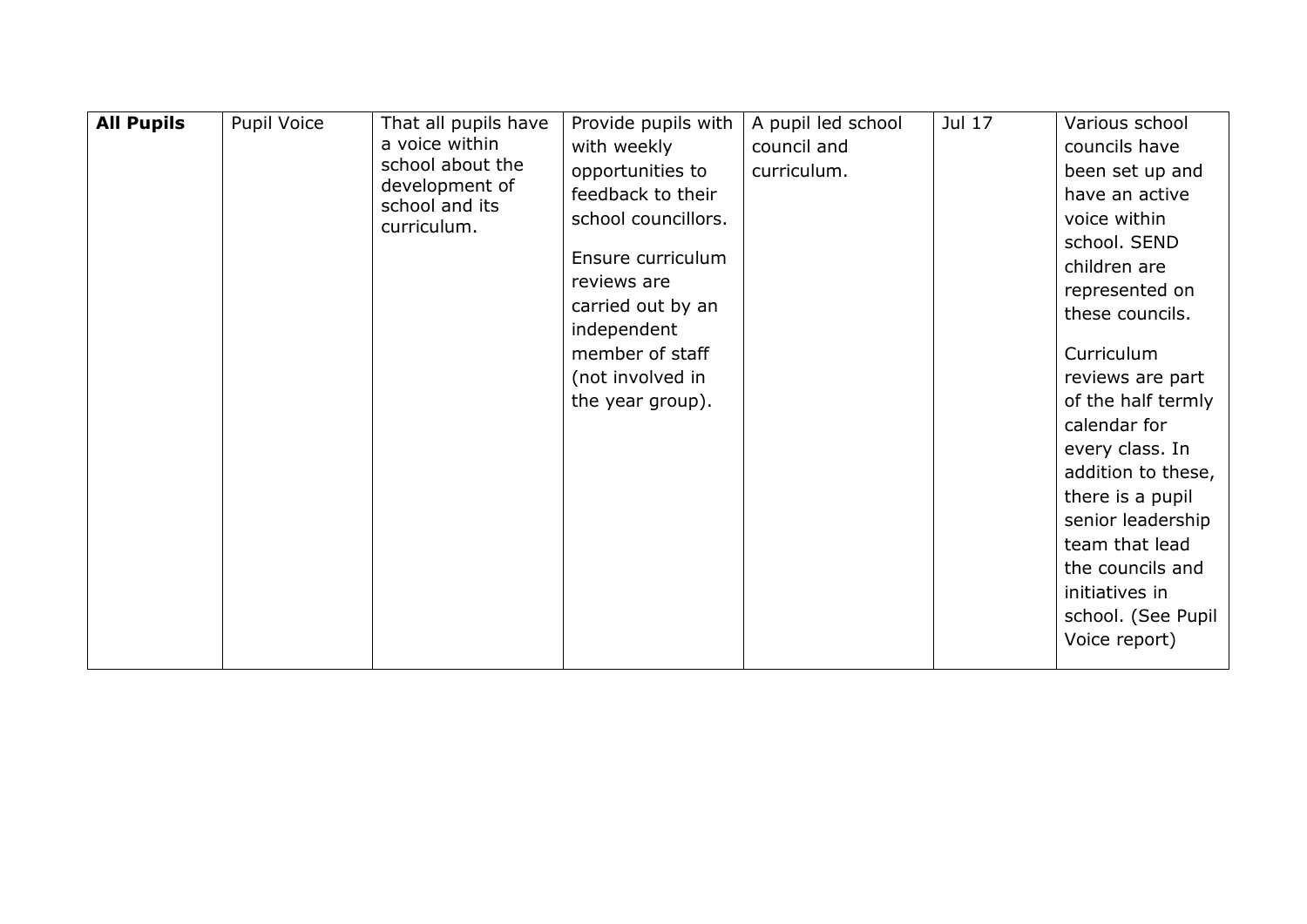### **Appendix 2- Accessibility Plan evaluation 2013-2016**

The following plan has been written after analysis of pupil, parents and staff data and questionnaires. It is a three year action plan and is reviewed yearly to ensure that our Equality Duty is being implemented.

| Group                          | Issue                            | <b>Targets</b>                                              | <b>Strategies</b>                                                                                               | <b>Outcome</b>                                                                                   | <b>Timeframe</b> | <b>Goals</b>                                                                                                                                                                                                     |
|--------------------------------|----------------------------------|-------------------------------------------------------------|-----------------------------------------------------------------------------------------------------------------|--------------------------------------------------------------------------------------------------|------------------|------------------------------------------------------------------------------------------------------------------------------------------------------------------------------------------------------------------|
| Affected                       |                                  |                                                             |                                                                                                                 |                                                                                                  |                  | achieved                                                                                                                                                                                                         |
| <b>All Pupils</b><br>and staff | <b>Physical</b><br><b>Access</b> | To improve the<br>acoustics in the<br>upper school<br>hall. | Adding sound<br>absorbers to the<br>hall.<br>Buying and<br>installing a<br>microphone<br>system in the<br>hall. | Improved acoustics<br>and ability to use<br>the upper school<br>hall for whole<br>school events. | <b>July 2015</b> | Sound<br>absorbers<br>have been<br>added and this<br>has had a<br>dramatic<br>effect on<br>sound levels,<br>which have<br>decreased and<br>children/ staff<br>report the hall<br>to be a quieter<br>environment. |
| <b>All Pupils</b>              | <b>Physical</b><br><b>Access</b> | To develop a<br>system for<br>playtime<br>activities.       | Train year 5<br>pupils to<br>develop and<br>deliver a play<br>leaders scheme<br>at break times.                 | Improved<br>behaviour at<br>playtimes and pupil<br>led responsibilities.                         | January 2015     | Play leaders<br>are now<br>embedded and<br>responsible for<br>play times.<br>Equipment is<br>available for<br>all children to<br>access at<br>playtimes.                                                         |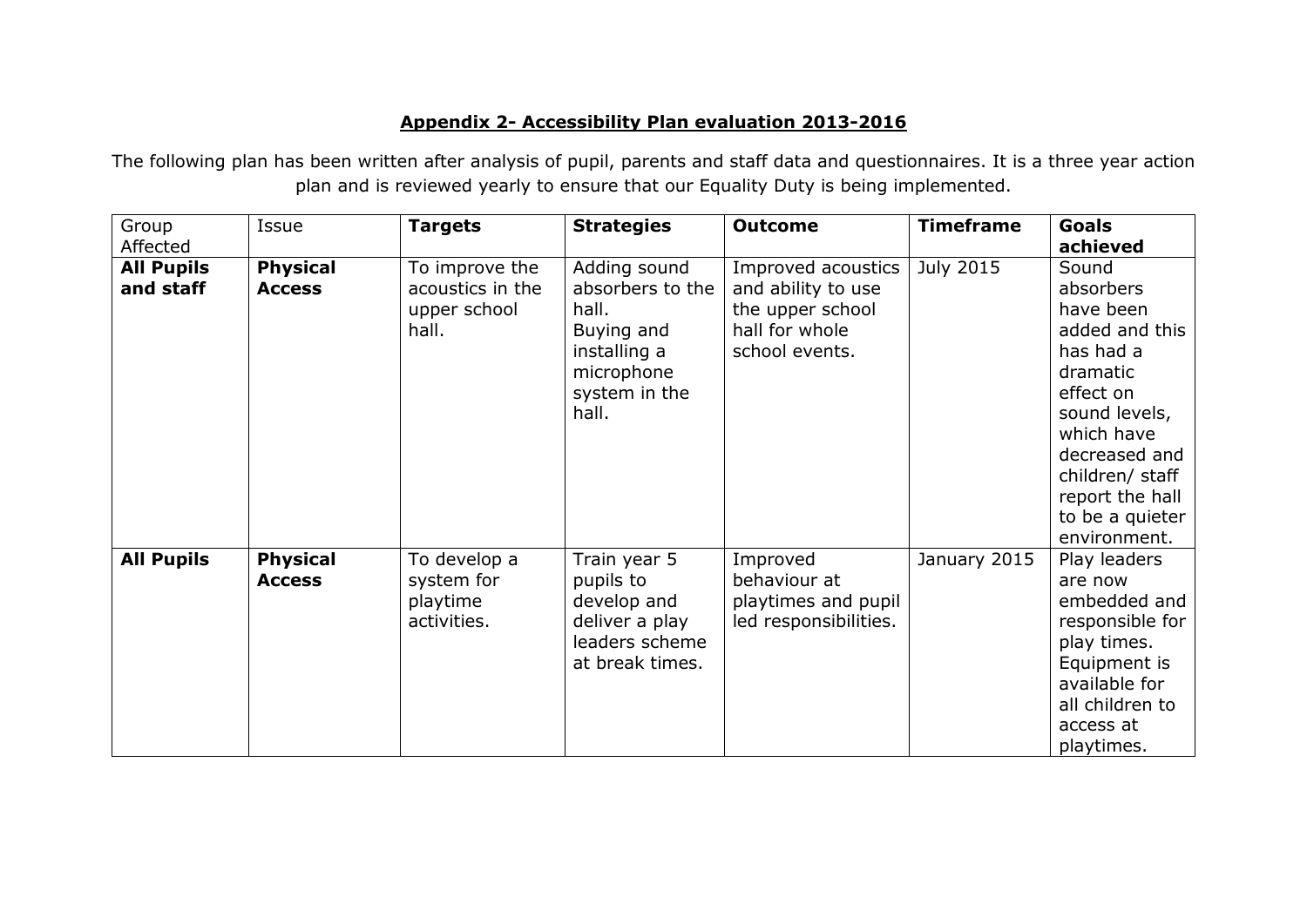| <b>All Pupils</b><br>and staff | <b>Emergency</b><br><b>Access</b>     | All students and<br>adults to be able<br>to evacuate the<br>building safely in<br>an emergency       | Fire escape plan<br>to be reviewed<br>and updated for<br>new building<br>and shared with<br>staff. | Fire Evacuation<br>Procedures<br>rewritten.                                | November<br>2014 | Fire escape<br>plan reviewed<br>rewritten,<br>including off<br>site<br>emergency<br>evacuation<br>procedures.                                            |
|--------------------------------|---------------------------------------|------------------------------------------------------------------------------------------------------|----------------------------------------------------------------------------------------------------|----------------------------------------------------------------------------|------------------|----------------------------------------------------------------------------------------------------------------------------------------------------------|
| <b>Staff</b>                   | <b>Emergency</b><br><b>Procedures</b> | All Staff to be<br>accountable for<br>in emergency<br>procedures.                                    | Signing in and<br>out on registers<br>held in school<br>office.                                    | A centrally held<br>register of teachers<br>in school.                     | October 2014     | Registers now<br>used for all<br>staff and<br>visitors.                                                                                                  |
| <b>All Pupils</b>              | <b>Curriculum</b><br><b>Access</b>    | To ensure that<br>all daily agendas<br>are visible and<br>shared with<br>children the day<br>before. | Daily Agendas<br>displayed and<br>monitored.                                                       | Children's<br>understanding of<br>what to expect<br>throughout the<br>day. | October 2014     | Daily agendas<br>visible in<br>every class<br>and used<br>throughout<br>the day by all<br>staff, as part<br>of the<br>environment<br>Non-<br>negotiable. |
| <b>G</b> and T                 | <b>Curriculum</b><br><b>Access</b>    | To create an in-<br>depth learning<br>experience for<br>Gifted and<br><b>Talented</b><br>children.   | Provision<br>Mapping for<br>Gifted and<br>Talented<br>groups.                                      | Children to be able<br>to use thinking<br>skills to tackle<br>challenges.  | July 15          | BLP used as<br>part of the<br>curriculum<br>through the<br>character<br>Roarrry. A<br>new focus is                                                       |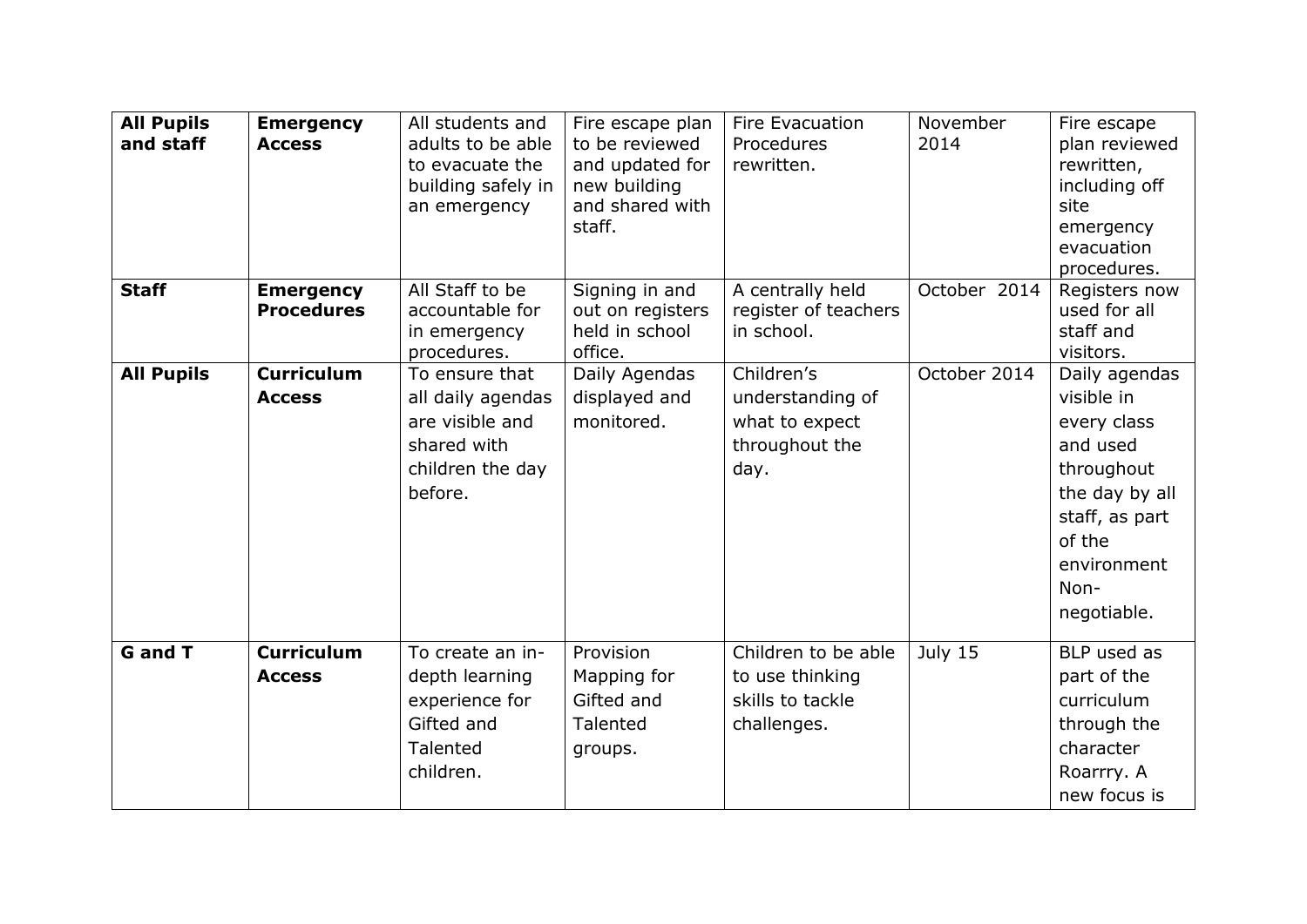|                                                        |                                        |                                                                                             | <b>Building</b><br>learning power<br>with in-depth<br>challenges.                                       |                                                                                                             |                   | given each<br>half term and<br>developed<br>through<br><b>PSHEE</b><br>curriculum.                                                |
|--------------------------------------------------------|----------------------------------------|---------------------------------------------------------------------------------------------|---------------------------------------------------------------------------------------------------------|-------------------------------------------------------------------------------------------------------------|-------------------|-----------------------------------------------------------------------------------------------------------------------------------|
| <b>SEN and</b><br><b>FSM</b><br>families and<br>pupils | <b>Curriculum</b><br><b>Access</b>     | To ensure<br>children make<br>their expected<br>levels of<br>achievement.                   | Working<br><b>Together Plans</b><br>drawn up<br>through<br>structured<br>conversations<br>with parents. | Children make<br>expected progress.<br>Targeted families<br>are more involved<br>in children's<br>learning. | Termly<br>July 15 | Working<br>together plans<br>in place and<br>parents and<br>school are<br>working<br>together to<br>help meet<br>expectations.    |
| <b>EAL</b>                                             | <b>Access to</b><br><b>Information</b> | To ensure that<br>key policies are<br>available in the<br>key languages of<br>our families. | Interpretation of<br>Policies into<br>chosen<br>languages.                                              | Improved<br>understanding of<br>the school's<br>policies by our<br>ethnic minority<br>community.            | September 15      | Translation<br>tab present on<br>all pages of<br>website and<br>interpreters<br>available for<br>key<br>documents<br>when needed. |
| <b>EAL</b>                                             | <b>Access to</b><br><b>Information</b> | To ensure that<br>families<br>understand the                                                | EAL booklet for<br>new families.                                                                        | Improved<br>understanding of                                                                                | January 15        | <b>EAL booklet</b><br>completed and                                                                                               |